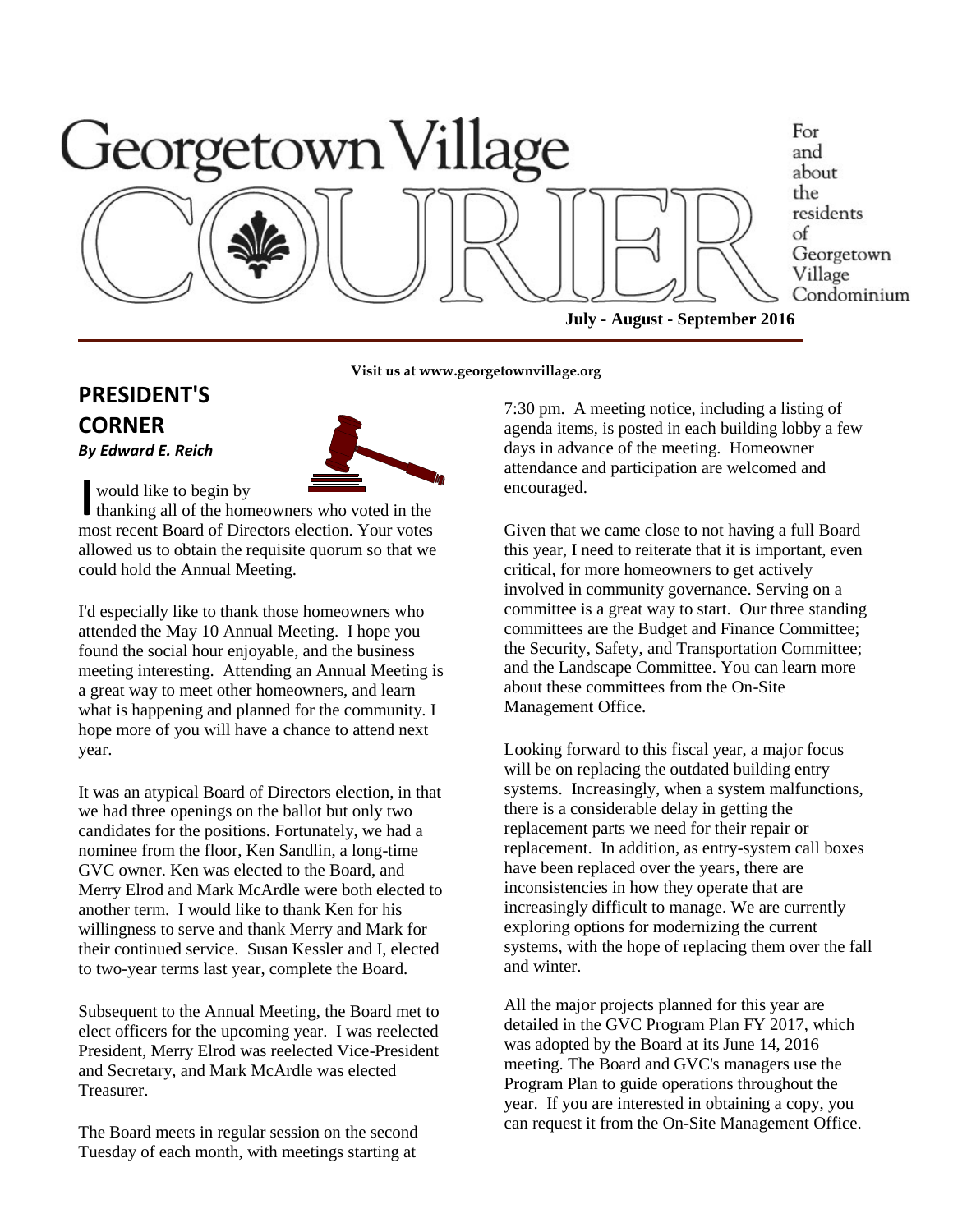I think we can all look forward to another good and productive year at Georgetown Village Condominium. I hope to see you at a Board meeting sometime soon.  $\infty$ 

## **COMMUNITY CALENDAR**

#### **July Activities**

| 01 GVCourier Newsletter Delivery | $4:30$ p.m.               |
|----------------------------------|---------------------------|
| 04 Independence Day              | <b>On-Site Management</b> |
|                                  | Office Closed             |
| 12 Board of Directors Meeting    | $7:30$ p.m.               |
| 19 Landscape Committee Meeting   | $7:30$ p.m.               |

#### **August Activities**

| 09 Board of Directors Meeting  | $7:30$ p.m. |
|--------------------------------|-------------|
| 16 Landscape Committee Meeting | $7:30$ p.m. |

#### **September Activities**

| 02 GVCourier Newsletter Deadline | $4:30$ p.m.               |
|----------------------------------|---------------------------|
| 05 Labor Day                     | <b>On-Site Management</b> |
|                                  | Office Closed             |
| 05 Swim Club Closes              | 6:00 p.m.                 |
| 13 Board of Directors Meeting    | 7:30 p.m.                 |
| 20 Landscape Committee Meeting   | 7:30 p.m.                 |

### **PARKING REMINDER**

ll residents are reminded that parking is on a "first-come, firstserved" basis at Georgetown Village Condominium. A



However, a bit of consideration and courtesy for your neighbors can go a long way toward fair parking arrangements for everyone.

We encourage those residents of a unit who have more than one vehicle, to park only one vehicle in front of a building.

Georgetown Village Condominium On-Site Management Office 11400 Commonwealth Drive North Bethesda, MD 20852-2867 http://georgetownvillage.org

Telephone: 301-770-5264 Fax: 301-881-6508 Email: [GVC-Office@Georgetownvillage.org](mailto:GVCondo@Starpower.com) Business Hours: Monday through Friday 8:00 a.m. to 4:30 p.m. Closed Saturday, Sunday and Holidays

#### **MONTGOMERY COUNTY POLICE NON-EMERGENCY TELEPHONE NUMBER 301-279-8000**

Please report thefts, break-ins, vandalism and other crimes immediately to the Georgetown Village Condominium On-Site Management Office and the Montgomery County Police Department. The Police Department needs to hear from each resident who has experienced or witnessed any of these acts of crime.

# **BOARD OF DIRECTORS**

President Edward E. Reich Vice President Merry L. Elrod Secretary Merry L. Elrod Treasurer Mark E. McArdle Director Susan M. Kessler Director **Kenneth F. Sandlin** 

## **COMMITTEE CHAIRS**

Budget and Finance Mark E. McArdle Landscape Carol M. Beasley Marketing and Communications Carol M. Beasley Security, Safety & Transportation Merry L. Elrod Election Committee Edythe Bishop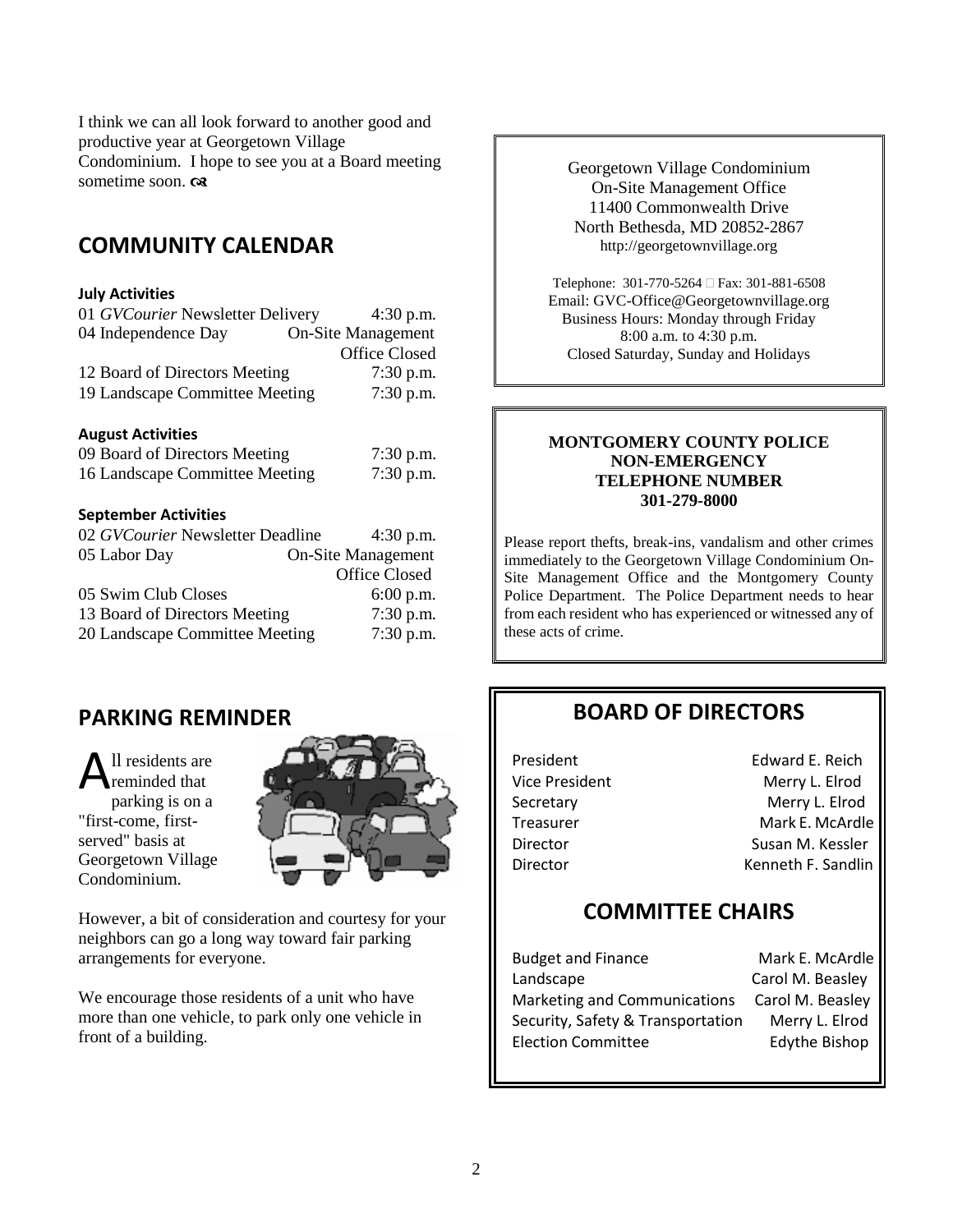# **BOARD OF DIRECTORS MEETING HIGHLIGHTS**

#### *Highlights from the April 12, 2016 Board of Directors Meeting*

- The Board approved the proposal from AMD Mechanical Contractors for the purchase and installation of a new heat pump for the On-Site Management Office.
- The Board approved the proposal from American Pest for termite treatment at 11309 Commonwealth Drive.
- The Board approved proposals for reinvestment of Replacement Reserve funds in 3-year and 4-year certificates of deposit.
- The Board concurred in the recommendation of the Security, Safety and Transportation Committee not to implement reserved parking in the 11415-11419-11423 block at this time.

#### *Highlights from the May 17, 2016 Special Session*

*BOARD OF DIRECTORS ELECTION RESULTS:*

**Merry L. Elrod Mark E. McArdle Kenneth F. Sandlin** A short organizational meeting was held immediately following the Council of Unit Owners Annual Meeting.

The officers for 2016-2017 are as follows:

PRESIDENT Edward E. Reich VICE-PRESIDENT Merry L. Elrod SECRETARY Merry L. Elrod TREASURER Mark E. McArdle DIRECTOR Susan M. Kessler DIRECTOR Kenneth F. Sandlin

#### *Highlights from the June 14, 2016 Board of Directors Meeting*

 The Board approved the GVC Program Plan for FY 2017 as proposed by GVC Management. The Program Plan details all the major projects planned for this fiscal year, which runs from April 1, 2016, through March 31, 2017. Copies of the GVC Program Plan 2017 can be obtained by homeowners from the On-Site Management Office.

# **WHAT'S THE SAFEST WAY TO DISPOSE OF OLD BATTERIES?**

he best thing to do is recycle them. You can The best thing to do is recycle them. You can<br>recycle batteries at stores including Best Buy,<br>Here Danat, Seam and Stanles and a Shady Guas Home Depot, Sears and Staples or the Shady Grove Processing Facility and Transfer Station. You can throw small quantities of small non-rechargeable batteries (dry cell and alkaline) into the trash. These are often found in flashlights, toys, and appliances. To be safe, cover the positive terminal end with tape; batteries can short-circuit if they come into contact with other batteries or with metal, potentially causing a fire. Batteries needing special disposal include:

- Lithium batteries
- Lithium-ion batteries
- Nickel-cadmium batteries
- Lead acid (vehicle) batteries
- Uninterruptible power supplies
- Tool batteries

When carrying small batteries in your pocket, do not mix them with coins and house/car keys. The safest methods of transporting batteries are to protect terminals by placing each battery individually into a plastic bag, or taping the end with masking tape or another non-metallic tape.

For rechargeable batteries, car batteries and other types, you can also contact the On-Site Management Office for assistance and removal.

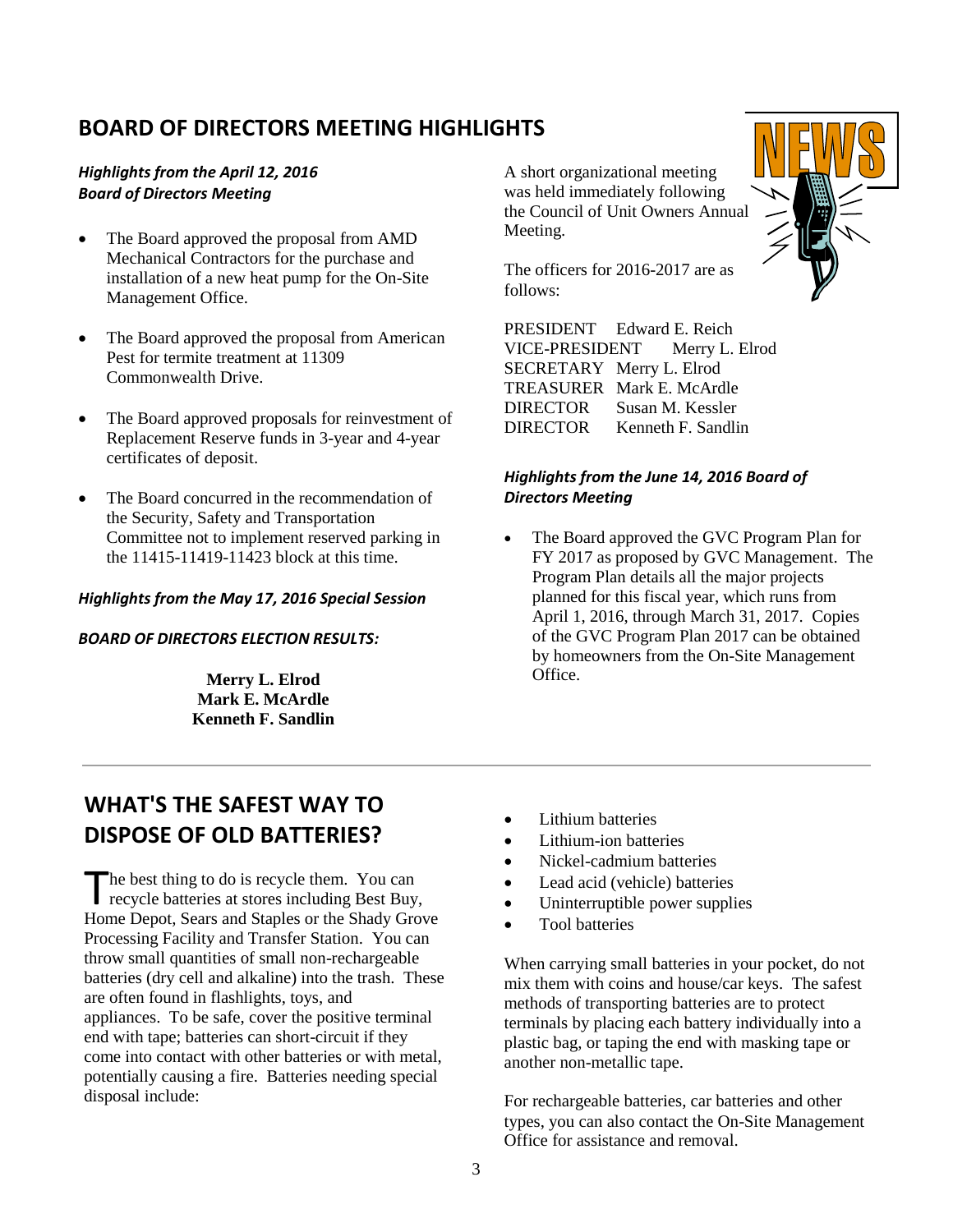# **HEAR A WATER ALARM?**

Water leaks or water-hose breaks are among the most common and damaging<br>events that can happen in a home. Only through diligence and action by<br>happensure are demand by minimized and the maklam across of amountly events that can happen in a home. Only through diligence and action by homeowners can damage be minimized and the problem corrected promptly. Each unit in GVC was issued one water alarm and residents were encouraged to place it in the utility room closet to detect water leakage from HVAC units. In the event your water alarm goes off, check to see if you have any water or moisture in the area near the alarm. If you find water/moisture near the alarm or



any evidence of a leak or overflow in your home or in the common areas, you should immediately call 301-770- 5264 to alert the GVC On-Site Management Office or the Emergency After-Hours Staff. You also should mop up all excess water that accumulated on the floor of your unit. Additionally, if you hear the sound of an alarm coming from a neighbor's unit, call or knock on the door to see if they are at home. If you cannot reach them, immediately inform the GVC On-Site Management Office or the Emergency After-Hours Staff and they will check the unit.

Many homeowners also have chosen to purchase, at a nominal cost, additional alarms to place in the kitchen, near washing machines and in bathrooms. Purchasing additional alarms is a wise investment in your home. Should a water leak go undetected in your unit and damage a common area or your neighbor's unit, you would be responsible for the expense of repairs.

Note that should you find it necessary to make an after-hours emergency call due to a water leak, there will be no additional charge for responding and making emergency repairs. This is an exception to GVC's In-Unit Service Program.

### *Your attentiveness will help prevent or limit the damage to your unit, other units in the building, and the common areas.*

# **CHECK YOUR HVAC CONDENSATE LINE MONTHLY**

The HVAC condensate line runs from the air handler to a main drain in the utility room. It must be checked<br>periodically to assure that any moisture that gathers there will freely flow to the drain. If a blockage occurs<br>wat periodically to assure that any moisture that gathers there will freely flow to the drain. If a blockage occurs, water will pool on the floor of the utility room and may damage your possessions and could leak into the adjacent unit and/or the units below. To prevent possible water back up, residents are advised to pour a cup of bleach down this line once a month.



As a reminder, each unit in GVC was issued one water alarm and residents were encouraged to place it in the utility room closet to detect water leakage from HVAC units. In the event your water alarm goes off, check to see if you have any water or moisture in the area near the alarm.

If you find water/moisture near the alarm or any evidence of a leak or overflow in your home or in the common areas, you should immediately call 301-770-5264 to alert the GVC On-Site Management Office or the Emergency After-Hours Staff. You also should mop up all excess water that accumulated on the floor of your unit.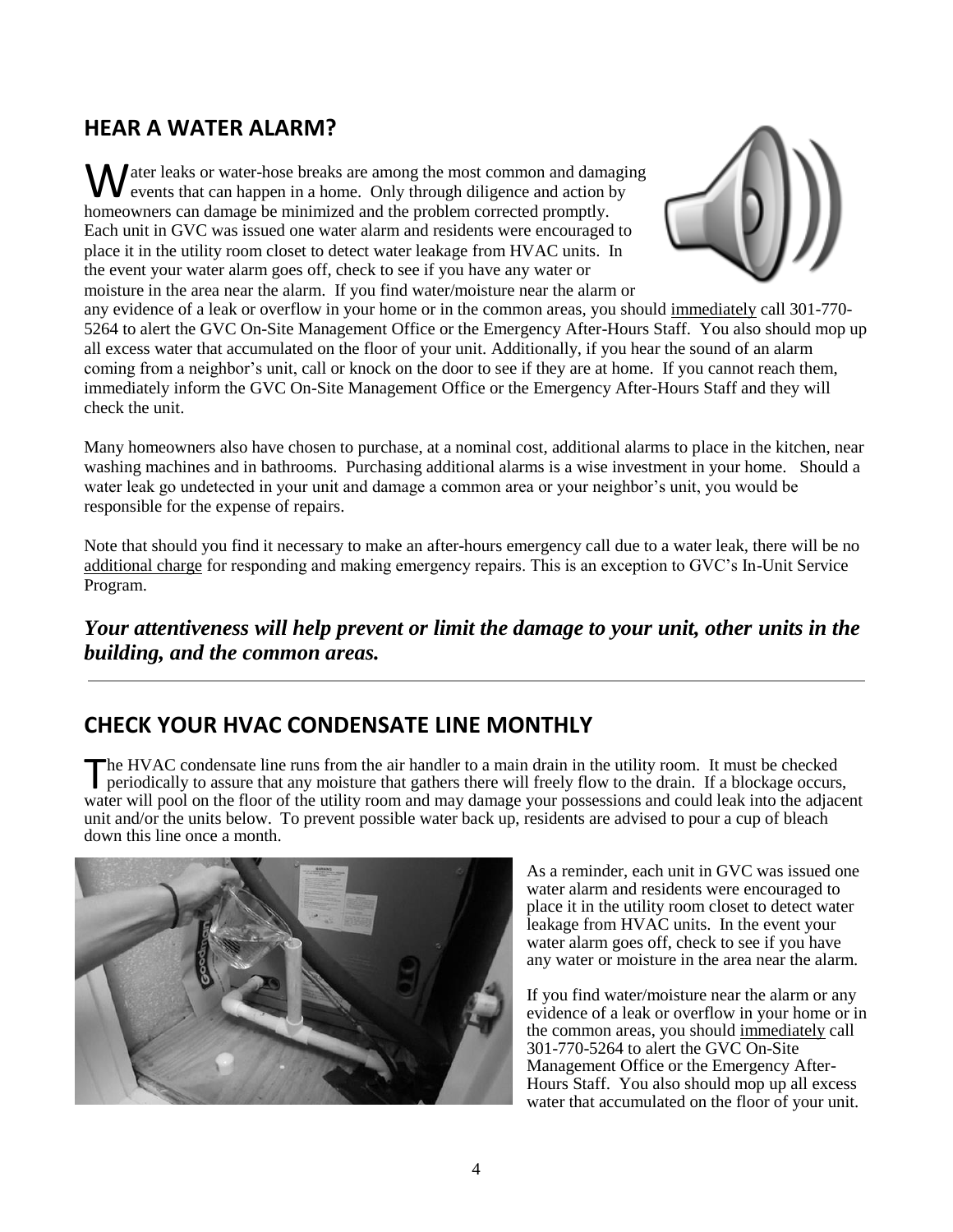

# **LETTERS TO THE EDITOR OR COMMUNITY**

*"Letters to the Editor or to the Community" must bear the writer's name and address. The use of initials or a pen name, or the omission of a signature, will eliminate a letter from consideration for publication. Letters are published as received and are the sole opinion/perception of the author; the Courier cannot vouch for the factual accuracy of statements made therein.*

*This article was submitted by Susan Zullo a GVC Resident:*

#### *GVC COMMON SENSE FOR ROADS AND PARKING LOTS*

Roads and parking lots in GVC are busy places morning, noon, and night! We were reminded as school started that the speed limit is 20 mph but this is also an important reminder now that school is ending. I know we are all in a hurry with our busy and often over scheduled lives, but the speed limit has to be recognized and followed at all times to allow for a safe community.

I have to cross the street to get from my car to the sidewalk and building sometimes in the dark or in bad weather and have had cars come around one of the corners at speeds far exceeding 20 mph without slowing or definitely without yielding. If there is bad weather, darkness, or driver distractions such as talking on the phone or texting...I know this is illegal and never happens...an accident is waiting to happen.

Additionally, the roads in GVC are two lanes. Even if there does not appear to be an oncoming car, drivers should stay on their own side of the road and not drive down the middle. The sharp curve in front of 5809 Edson Lane can be dangerous when a car approaches from either direction in the middle of the road. One driver usually has to stop until the other goes by still in the middle of the road. Just a few days ago, a car was parked on the wrong side of the road just past the blind curve in front of the building apparently waiting for someone to come out as I made the turn around the corner and could have hit him/her head on. There were PLENTY of parking spaces and the car had no flashers on and was there long after I parked, unloaded my car, and walked to my building.

Finally, pedestrians should always have the right of way but it is much safer for everyone if pedestrians use the sidewalks that run throughout GVC whenever possible and not walk through the parking lots behind and between cars or in the middle of the road. It is not unusual to look up in my rear view mirror when backing out of a parking space to see a family with a baby stroller, person walking a dog, or child on a bicycle or scooter (even when an adult is watching from a distance) coming up.

I am very thankful that I have not had an accident as a driver or pedestrian in my almost 13 years at GVC but I have had some close calls! I have been tailgated, almost been hit head on and actually had a child on a bicycle drive into my car in the parking lot while I was in the car waiting to back out.

I am certainly not claiming to be a perfect driver in the community and know that we cannot control the behavior of visitors. I am sure I have driven a little over 20 mph not completely on the right side of the road and walked through the parking lot when I could have stayed on the sidewalk for longer on occasion, but if we all remind ourselves of this common sense for GVC roads and parking lots, we can work together to keep our community safer for everyone!

*-SUSAN ZULLO*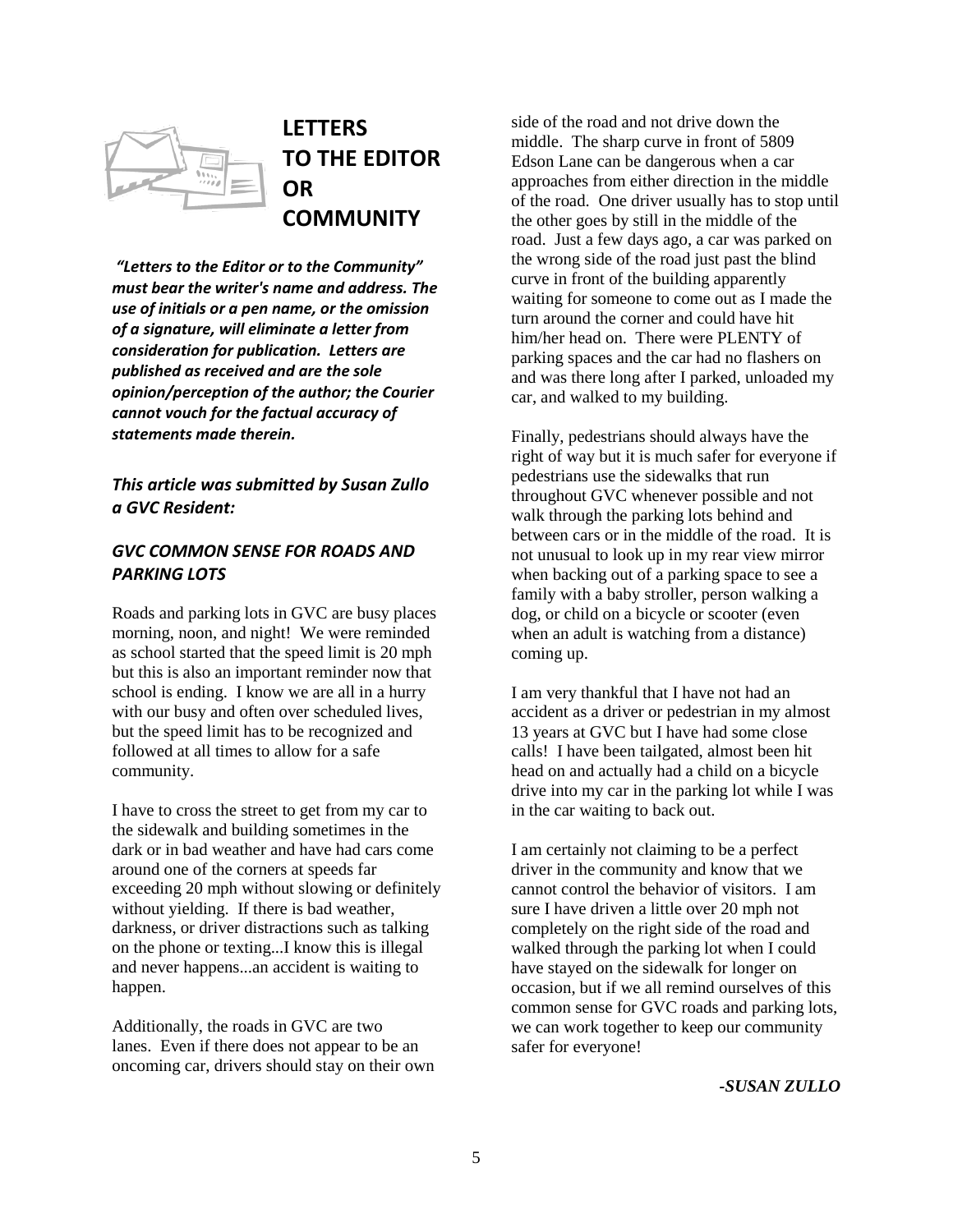# **IMPORTANT HURRICANE AWARENESS**

*JUNE 2016*

*Following are a few reminders on being prepared for a major summer storm or hurricane. These storms have the potential to cause a loss of electrical power. Have the following items on hand:*

- **1. Your front door key. If there is a loss of power, the front door access system along with the hallway lights, will operate on a diesel generator, but if you leave your building, be sure to bring your combo key just in case.**
- 2. **A flashlight and batteries**. Avoid using candles, as they can easily be forgotten and start a fire.
- 3. **A battery-powered radio and batteries**. Weather alerts, road and school closings, and other warnings will continue to be announced through this media.
- 4. **Remove all chairs, tables and lightweight items from your patio or balcony**. In heavy winds, these items can easily blow away and become projectiles.
- 5. **A one or two day supply of nonperishable food**. It may not be possible to leave your building, or the stores may be closed. Suggestions might be nonperishable packaged or canned food/juices, bottled water, foods for infants or the elderly, snack foods, cereals, breads, crackers, or cookies. A non-electric can opener also would be useful.
- 6. **Paper Supplies**. Paper plates and cups, napkins, bathroom tissue, paper towels and plastic eating utensils will come in handy.
- 7. **Personal health items**. Be sure you have a first-aid kit, medicines, prescription drugs, toiletries, hygiene items, and moisture wipes. Also get pet care supplies.
	- 8. **If you have a cellular phone, keep it charged**. Telephone wires could be downed in heavy rain and wind.
	- 9. **Toys, games, books**. You will need these items to keep yourself busy.
	- 10. **Stay away from downed power lines**. These wires would be "hot" and cause injury to humans and animals.
	- 11. **Keep storm drains open**. If you notice a parking lot storm drain has clogged with debris, notify the Management Office.
	- 12. **Be careful where you park your car**. Avoid parking your car under or near large, leaning trees, as they may be affected by heavy winds.

*Please note that the Management Office may not be able to open during a hurricane. Use the GVC emergency phone number (301-770- 5264) or the Montgomery County Police nonemergency number (301-279-8000) to report any urgent situation. As always, if there is a medical emergency, call 911.*

## **SECURITY ALERT**

In an effort to reduce the thefts from automobiles, the Montgomery County police department is asking that residents **lock** their vehicles and **remove all valuables** from their vehicles or secure their personal property out of sight in the glove compartment, console or trunk, including the following:

| Laptops        | <b>Cell phones</b> | <b>I</b> pods      |
|----------------|--------------------|--------------------|
| <b>Wallets</b> | <b>Chargers</b>    | Gym bags           |
| Coins          | <b>Briefcases</b>  | <b>Gps systems</b> |
| Money          | <b>Purses</b>      | <b>Cameras</b>     |